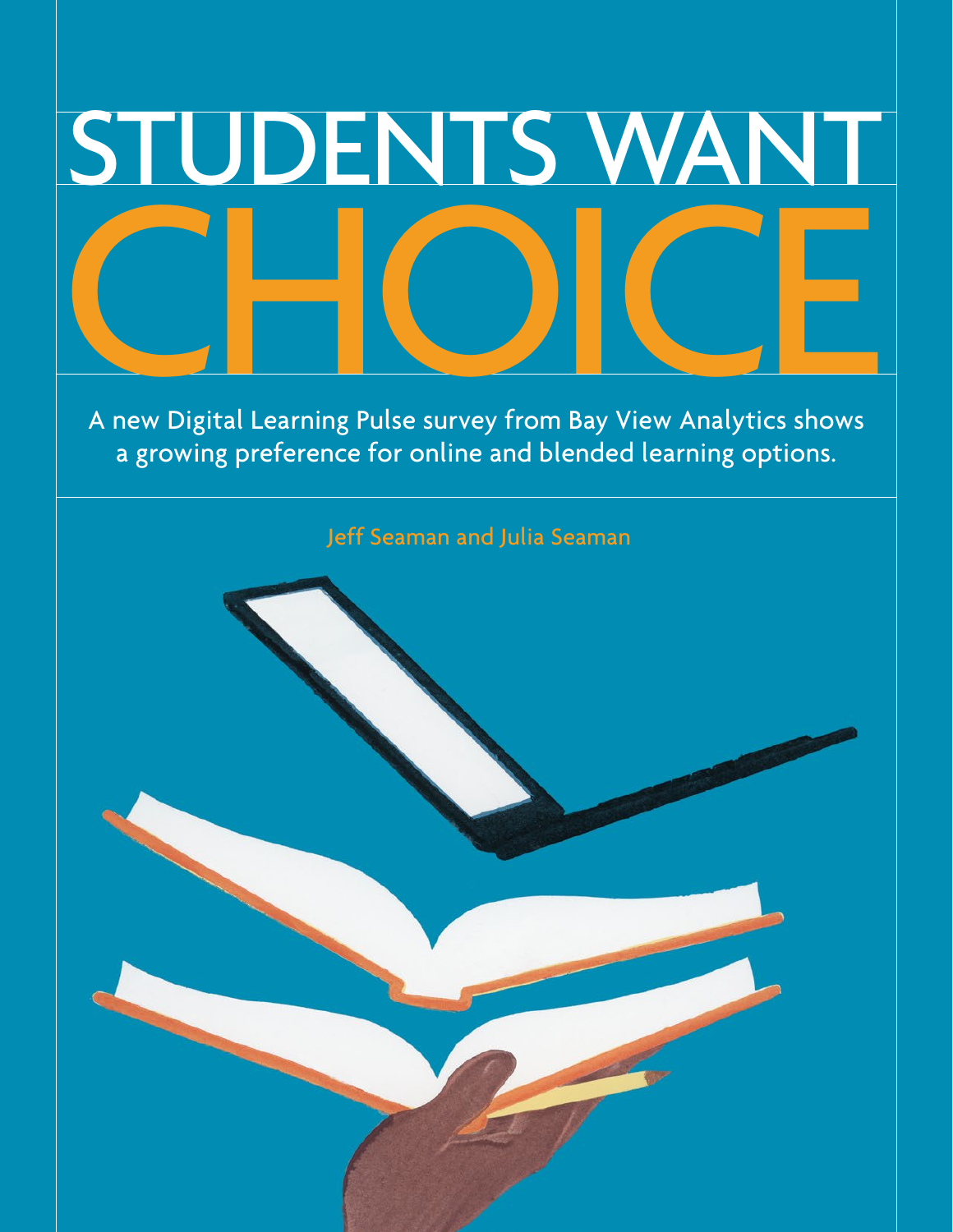#### IN A RECENT SURVEY OF 1,277 COMMUNITY COLLEGE

students, over two-thirds of respondents report that they would like to take some of their courses in a fully online format, and more than half (58%) stated they would like the option to take some of their courses as a mix of online and in-person instruction.

These results are part of the Digital Learning Pulse survey, an ongoing research project to understand how the pandemic is changing higher education. The survey asked current community college students about their post-pandemic educational preferences. Bay View Analytics is conducting the ongoing survey project throughout the year in partnership with Cengage, ACCT, Achieving the Dream (ATD), Phi Theta Kappa (PTK), the Online Learning Consortium (OLC), the Higher Education Research & Development Institute (HERDI), and College Pulse.

There is considerable overlap among students who would like

I would like the option to take some of my

the option of attending courses online and those who say they would like courses that combine online and in-person instruction; 44% of respondents say they would like both options. There are also significant numbers of students who prefer one over the other, with 23% preferring online-only courses and 13% preferring only classes combining online with in-person instruction. Only 19% of all respondents did not desire either option.

 The desire for online courses and courses that mix online with in-person instruction is not new for many of these students. who held these desires before the pandemic. But a growing number of students are expressing this opinion. This shift may be due to changing attitudes towards courses with an online component, driven by exposure to online and hybrid courses during the COVID-19 pandemic. Over 40% of all community college students reported that they are now more optimistic about







44%

19%

13%





## In what way has your attitude changed since prior to the pandemic?



**Online** Courses combining in-person and online **Neither online or courses combining in-person and online** 

**Online and courses combining in-person and online** 

23%